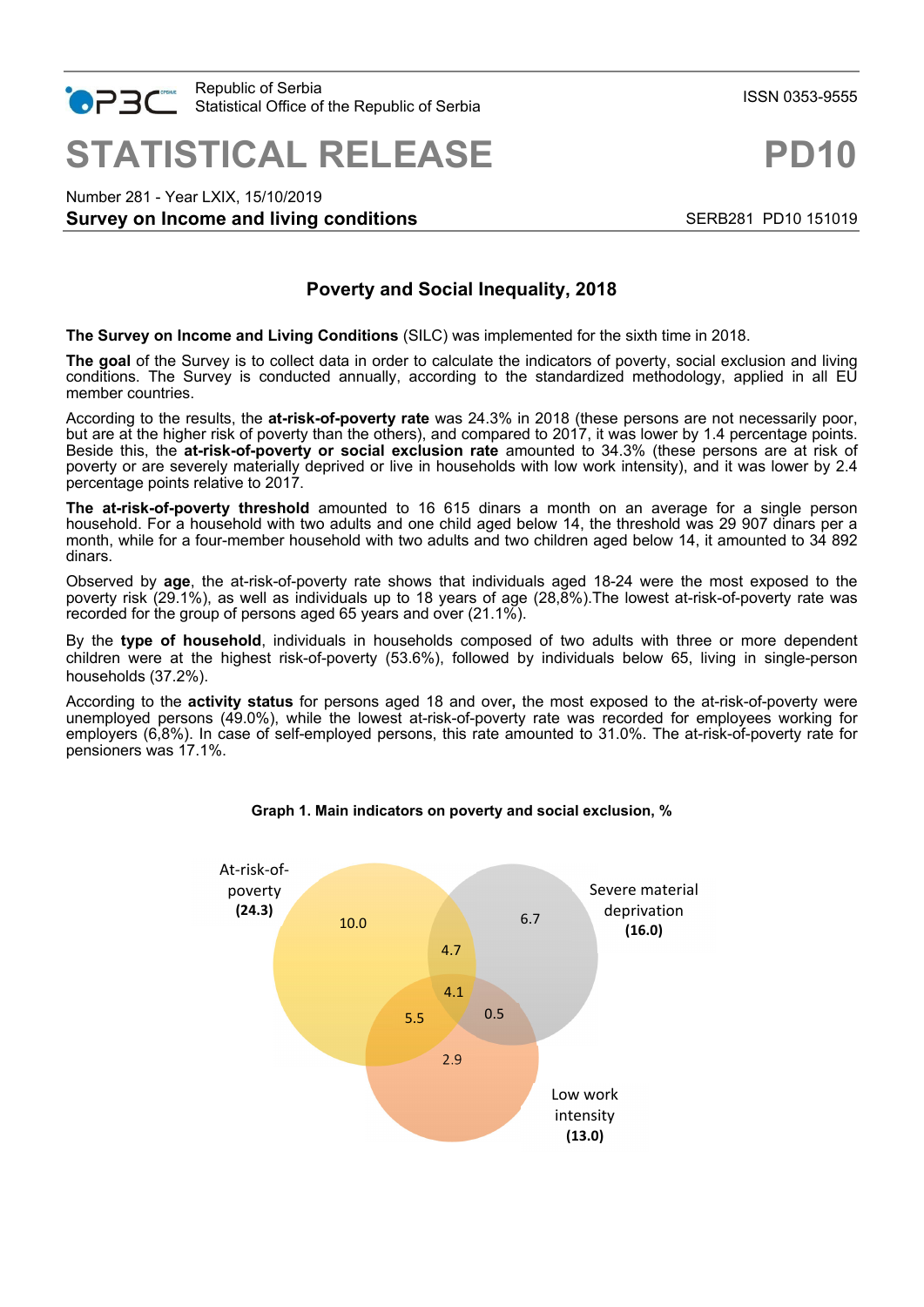# **Table 1. Relative poverty and inequality indicators**

|                                                                  | 2015     | 2016    | 2017   | 2018   |
|------------------------------------------------------------------|----------|---------|--------|--------|
| At-risk-of-poverty rate, %                                       | 26.7     | 25.9    | 25.7   | 24,3   |
| At-risk-of-poverty threshold (on a monthly level), in RSD:       |          |         |        |        |
| Single person household                                          | 13 973   | 14 680  | 15 600 | 16 615 |
| Household with two adults and one child younger than 14 years    | 25 152   | 26 4 24 | 28 080 | 29 907 |
| Household with two adults and two children younger than 14 years | 29 344   | 30828   | 32 760 | 34 892 |
| At-risk-of-poverty or social exclusion rate, %                   | 41.7     | 38.5    | 36.7   | 34,3   |
| At-risk-of-poverty rate before social transfers, %:              |          |         |        |        |
| Social transfers not included in the income                      | 33.4     | 32.9    | 31.6   | 29,6   |
| Pensions and social transfers not included in the income         | 52.2     | 52.1    | 51.3   | 48,7   |
| Relative at-risk-of-poverty gap, %                               | 37.5     | 39.4    | 38.8   | 37,4   |
| S80/S20 income quintile share ratio                              | 10.7     | 11.0    | 9.4    | 8,6    |
| Gini coefficient                                                 | 40.0     | 39.8    | 37.8   | 35,6   |
| Persistent at-risk-of-poverty rate, %                            | $\cdots$ | 16.7    | 18.4   | 19,6   |

# **Table 2. At-risk-of-poverty rate by sex and age, %**

|                            |                | 2018  |      |  |  |
|----------------------------|----------------|-------|------|--|--|
|                            | Gender         | Total |      |  |  |
|                            | Male<br>Female |       |      |  |  |
| At-risk-of-poverty rate, % | 24.6           | 24.0  | 24.3 |  |  |
| Age groups                 |                |       |      |  |  |
| $0 - 17$                   | 30.1           | 27.5  | 28.8 |  |  |
| $18 - 64$                  | 25.1           | 23.0  | 24.0 |  |  |
| $18 - 24$                  | 29.9           | 28.2  | 29.1 |  |  |
| $25 - 54$                  | 23.4           | 22.8  | 23.1 |  |  |
| $55 - 64$                  | 27.4           | 20.8  | 23.9 |  |  |
| 65 and over                | 16.9           | 24.3  | 21.1 |  |  |

# **Table 3. At-risk-of-poverty rate by the type of household, %**

|                                                   | 2015 | 2016 | 2017 | 2018 |
|---------------------------------------------------|------|------|------|------|
| All households without dependent children         | 23.7 | 22.9 | 22.8 | 21.2 |
| Single person household                           | 31.2 | 34.4 | 33.0 | 34.3 |
| Male                                              | 37.5 | 38.1 | 31.1 | 33.7 |
| Female                                            | 27.2 | 31.8 | 34.4 | 34.8 |
| Younger than 65                                   | 37.1 | 41.2 | 39.6 | 37.2 |
| Older than 65                                     | 26.8 | 29.6 | 29.1 | 32.6 |
| Two adults without dependent children             | 22.8 | 20.6 | 22.7 | 19.8 |
| Both younger than 65                              | 26.7 | 25.2 | 29.2 | 24.3 |
| At least one aged 65 years and over               | 19.5 | 16.9 | 18.0 | 16.9 |
| Other households without dependent children       | 21.4 | 20.1 | 19.0 | 17.4 |
| All households with dependent children            | 29.1 | 28.2 | 28.0 | 26.8 |
| Single parent with one or more dependent children | 37.5 | 40.8 | 30.6 | 36.5 |
| Two adults with one dependent child               | 22.6 | 21.5 | 26.4 | 24.1 |
| Two adults with two dependent children            | 28.2 | 24.2 | 24.8 | 21.3 |
| Two adults with three or more dependent children  | 34.2 | 53.1 | 55.8 | 53.6 |
| Other households with dependent children          | 29.9 | 28.2 | 26.1 | 25.5 |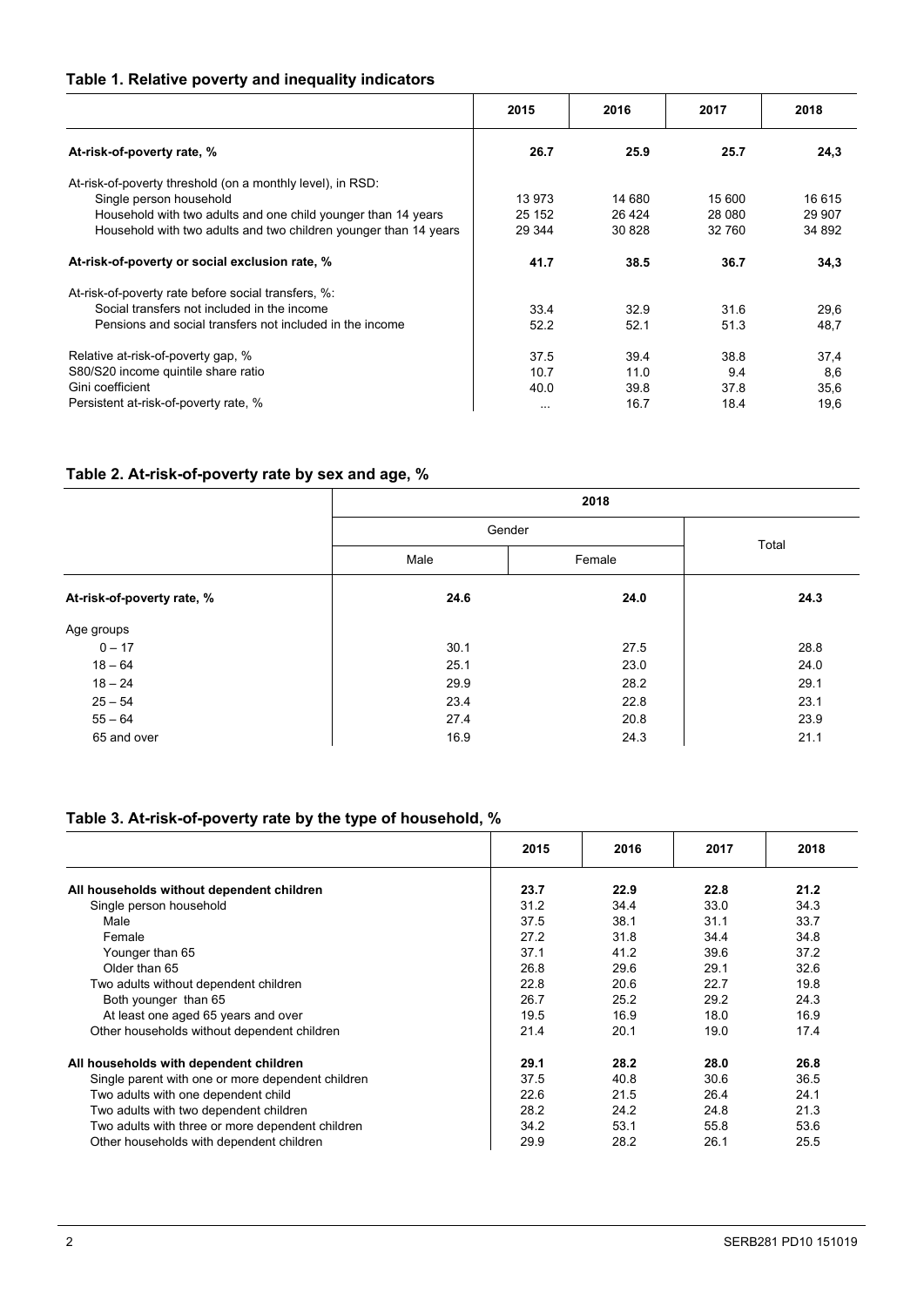### **Table 4. At-risk-of-poverty rate by the most frequent status in the labour market and by sex (for persons aged 18 and over), %**

|                            |      | 2018   |       |  |  |
|----------------------------|------|--------|-------|--|--|
|                            |      | Gender |       |  |  |
|                            | Male | Female | Total |  |  |
| <b>Employed persons</b>    | 11.3 | 8.3    | 10.0  |  |  |
| Employees                  | 6.9  | 6.6    | 6.8   |  |  |
| Self-employed <sup>1</sup> | 32.7 | 26.5   | 31.0  |  |  |
| Not employed persons       | 33.1 | 30.4   | 31.5  |  |  |
| Unemployed persons         | 54.1 | 43.7   | 49.0  |  |  |
| Retired persons            | 14.7 | 18.9   | 17.1  |  |  |
| Other inactive persons     | 30.8 | 37.6   | 35.7  |  |  |

# **Table 5. Dispersion around the at-risk-of-poverty threshold, %**

|                                                                                     | 2015 | 2016 | 2017 | 2018 |
|-------------------------------------------------------------------------------------|------|------|------|------|
| 40% of the national median equivalised disposable income<br>At-risk-of-poverty rate | 14.6 | 14.5 | 14.4 | 13.7 |
| 50% of the national median equivalised disposable income<br>At-risk-of-poverty rate | 20.4 | 20.0 | 19.8 | 18.0 |
| 70% of the national median equivalised disposable income<br>At-risk-of-poverty rate | 32.6 | 32.2 | 31.2 | 30.1 |

## **Table 6. Material deprivation indicators, %**

|                                                                                              | 2015 | 2016 | 2017 | 2018 |
|----------------------------------------------------------------------------------------------|------|------|------|------|
| Persons who live in a household that:                                                        |      |      |      |      |
| Cannot afford paying for one week annual holiday away from<br>home                           | 68.5 | 62.8 | 56.9 | 52.0 |
| Cannot afford a meal with meat, chicken, fish<br>(or vegetarian equivalent) every second day | 24.6 | 20.3 | 21.2 | 18.8 |
| Cannot afford unexpected financial expense (10, 000 RSD)                                     | 47.3 | 48.3 | 44.1 | 39.8 |
| Cannot afford to keep home adequately warm                                                   | 15.2 | 13.3 | 13.1 | 10.0 |
| Material deprivation rate (three or more out of nine items of material                       |      |      |      |      |
| deprivation)                                                                                 | 40.9 | 37.4 | 30.7 | 30.4 |

**Graph 2. Subjective poverty rate (Ability of the household to make ends meet), %** 



## **Graph 3. Financial burden of the total housing costs, %**



1 Self-employed persons also involve agricultural workers.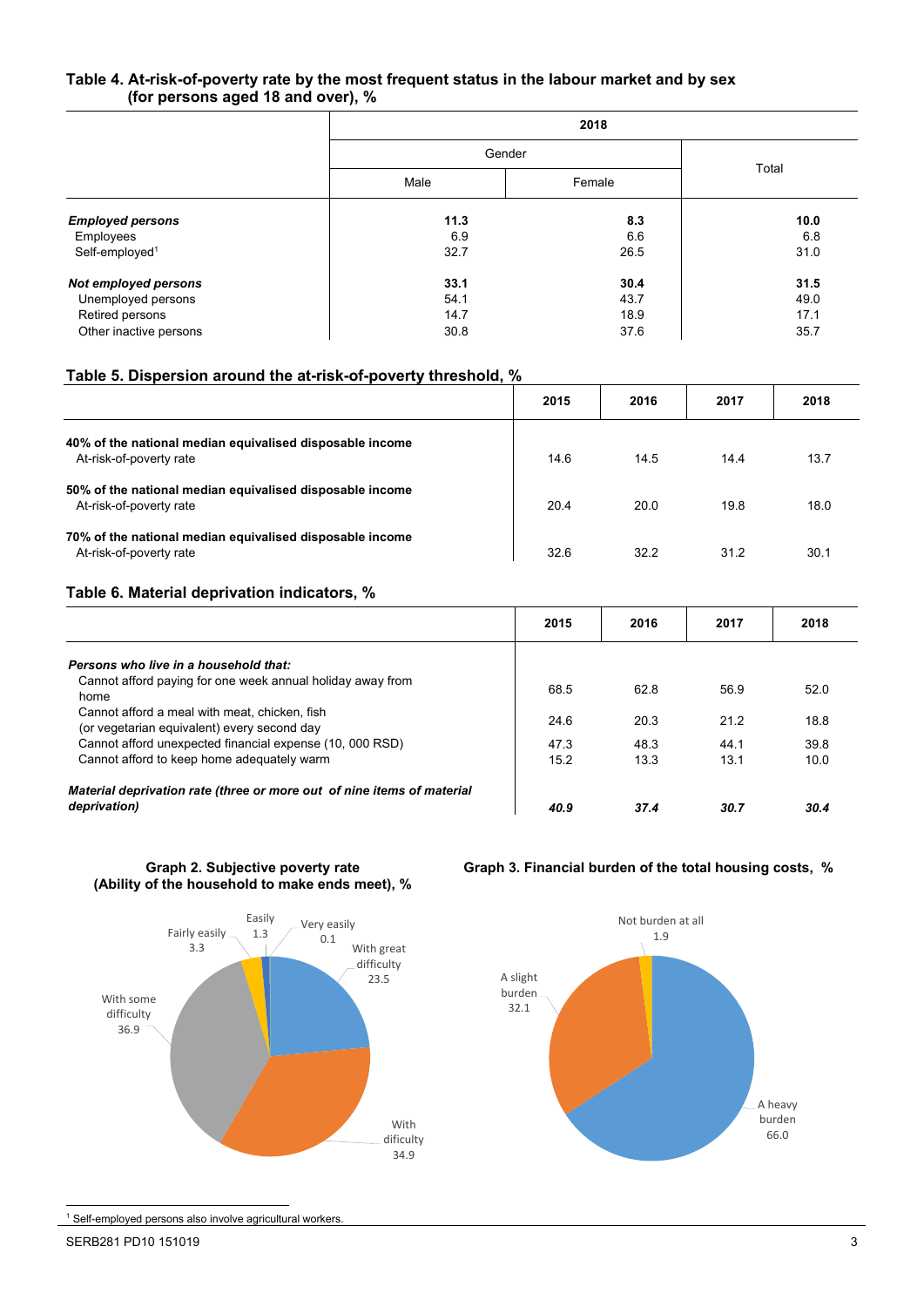## **METHODOLOGY**

**Territorial coverage:** The survey is implemented on the territory of the Republic of Serbia. Starting from 1999 the Statistical Office of the Republic of Serbia has not at disposal and may not provide available certain data relative to AP Kosovo and Metohija and therefore these data are not included in the coverage for the Republic of Serbia (total).

**Sample**: The sample design for the survey is a two-stage stratified sample with enumeration areas as the primary and households as the secondary units of selection. Out of total number of households envisaged for the survey in the sixth wave (6 032 households), a total of 5 212 households were surveyed (86.4%), i.e. 13 987 persons aged 16 and over.

**Observation units** are households selected according to the sample plan, whether these were one-person or several-member households, as well as all household members aged 16 and over.

A **household** means any family or other community of persons who live together and jointly spend funds for meeting their basic life needs (food, housing, etc.), regardless of whether all members are permanently at the place where the household resides or some of them temporarily reside in some other place in the country or abroad on account of work, education or for some other reason.

**"Dependent children"** relate to all persons under the age of 18, as well as persons aged 18-24, living with at least one parent, and being economically inactive.

**Reference period** for the collected data that refers to:

- **income** is the previous calendar year the year 2017 for the sixth wave,
- **material deprivation** is the moment of surveying the year 2018 for the sixth wave.

**Equivalised disposable income** is the total household disposable income evenly distributed among the members of the household according to the modified OECD (Organisation for Economic Co-operation and Development) equivalence scale. In accordance with this scale, first adult member of the household receives the value of 1, other adults aged 14 and over 0.5, and children under the age of 14, 0.3. Household income does not include income in kind.

The **at-risk-of-poverty threshold** (relative poverty line) represents 60% of the median national equivalised disposable income and it is presented in dinars.

The **at-risk-of-poverty rate** represents the share of persons whose equivalised disposable income is below relative poverty line. These persons are not necessarily poor, but they are at the higher risk of poverty than others.

The **at-risk-of-poverty or social exclusion rate (AROPE)** shows the share of individuals who are at risk of poverty or are severely materially deprived or live in households with very low work intensity. Since the enactment of the Europe 2020 Strategy this indicator became the headline poverty reduction indicator.

The **relative at-risk-of-poverty gap** represents the difference between the at-risk-of-poverty threshold and the median equivalised income of the persons who are below the at-risk-of-poverty threshold.

The **S80/S20 income quintile share ratio** compares the total equivalised disposable income of the upper income quintile (20% of the population with the highest equivalised income) with those from the lower income quintile (20% of the population with the lowest equivalised income).

The **Gini coefficient** represents the measure of inequality in the distribution of income. The value of this coefficient goes within the interval from 0 to 100, where 0 represents perfect equality, i.e. each person has equal income. As the value of the coefficient grows, so grows the income inequality.

**Persistent at-risk-of-poverty rate** presents the percentage of persons who are at-risk-of-poverty in the current year and who have been in the same position for at least two of the three previous years.

The **most frequent status in the labour market** refers to the activity status which the person had for at least 7 months during the reference period. It is calculated for the persons aged 18 and over.

**The work intensity** of the household refers to the number of months that all working age household members have been working during the income reference period as a proportion of the total number of months that could theoretically be worked within the household. The work intensity is defined as very low (0-0.20), low (0.20-0.45), medium (0.45-0.55), high (0.55-0.85) and very high (0.85-1). For example, **low work intensity** refers to households whose working-age members worked between 20% and 45% of the total number of months they could have possibly worked during a referent period.